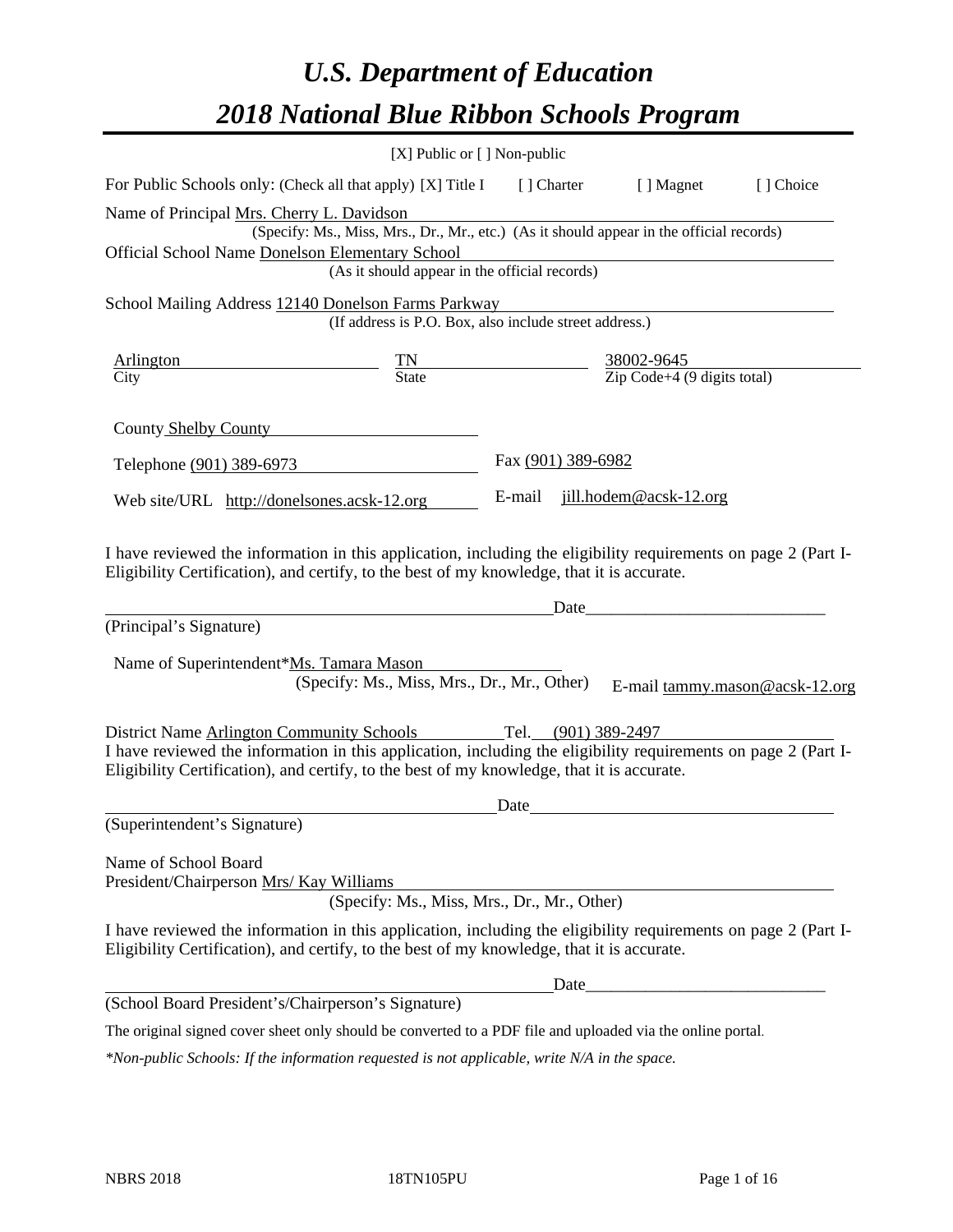The signatures on the first page of this application (cover page) certify that each of the statements below, concerning the school's eligibility and compliance with U.S. Department of Education and National Blue Ribbon Schools requirements, are true and correct.

- 1. The school configuration includes one or more of grades K-12. (Schools on the same campus with one principal, even a K-12 school, must apply as an entire school.)
- 2. All nominated public schools must meet the state's performance targets in reading (or English language arts) and mathematics and other academic indicators (i.e., attendance rate and graduation rate), for the all students group and all subgroups, including having participation rates of at least 95 percent using the most recent accountability results available for nomination.
- 3. To meet final eligibility, all nominated public schools must be certified by states prior to September 2018 in order to meet all eligibility requirements. Any status appeals must be resolved at least two weeks before the awards ceremony for the school to receive the award.
- 4. If the school includes grades 7 or higher, the school must have foreign language as a part of its curriculum.
- 5. The school has been in existence for five full years, that is, from at least September 2012 and each tested grade must have been part of the school for the past three years.
- 6. The nominated school has not received the National Blue Ribbon Schools award in the past five years: 2013, 2014, 2015, 2016, or 2017.
- 7. The nominated school has no history of testing irregularities, nor have charges of irregularities been brought against the school at the time of nomination. The U.S. Department of Education reserves the right to disqualify a school's application and/or rescind a school's award if irregularities are later discovered and proven by the state.
- 8. The nominated school has not been identified by the state as "persistently dangerous" within the last two years.
- 9. The nominated school or district is not refusing Office of Civil Rights (OCR) access to information necessary to investigate a civil rights complaint or to conduct a district-wide compliance review.
- 10. The OCR has not issued a violation letter of findings to the school district concluding that the nominated school or the district as a whole has violated one or more of the civil rights statutes. A violation letter of findings will not be considered outstanding if OCR has accepted a corrective action plan from the district to remedy the violation.
- 11. The U.S. Department of Justice does not have a pending suit alleging that the nominated school or the school district as a whole has violated one or more of the civil rights statutes or the Constitution's equal protection clause.
- 12. There are no findings of violations of the Individuals with Disabilities Education Act in a U.S. Department of Education monitoring report that apply to the school or school district in question; or if there are such findings, the state or district has corrected, or agreed to correct, the findings.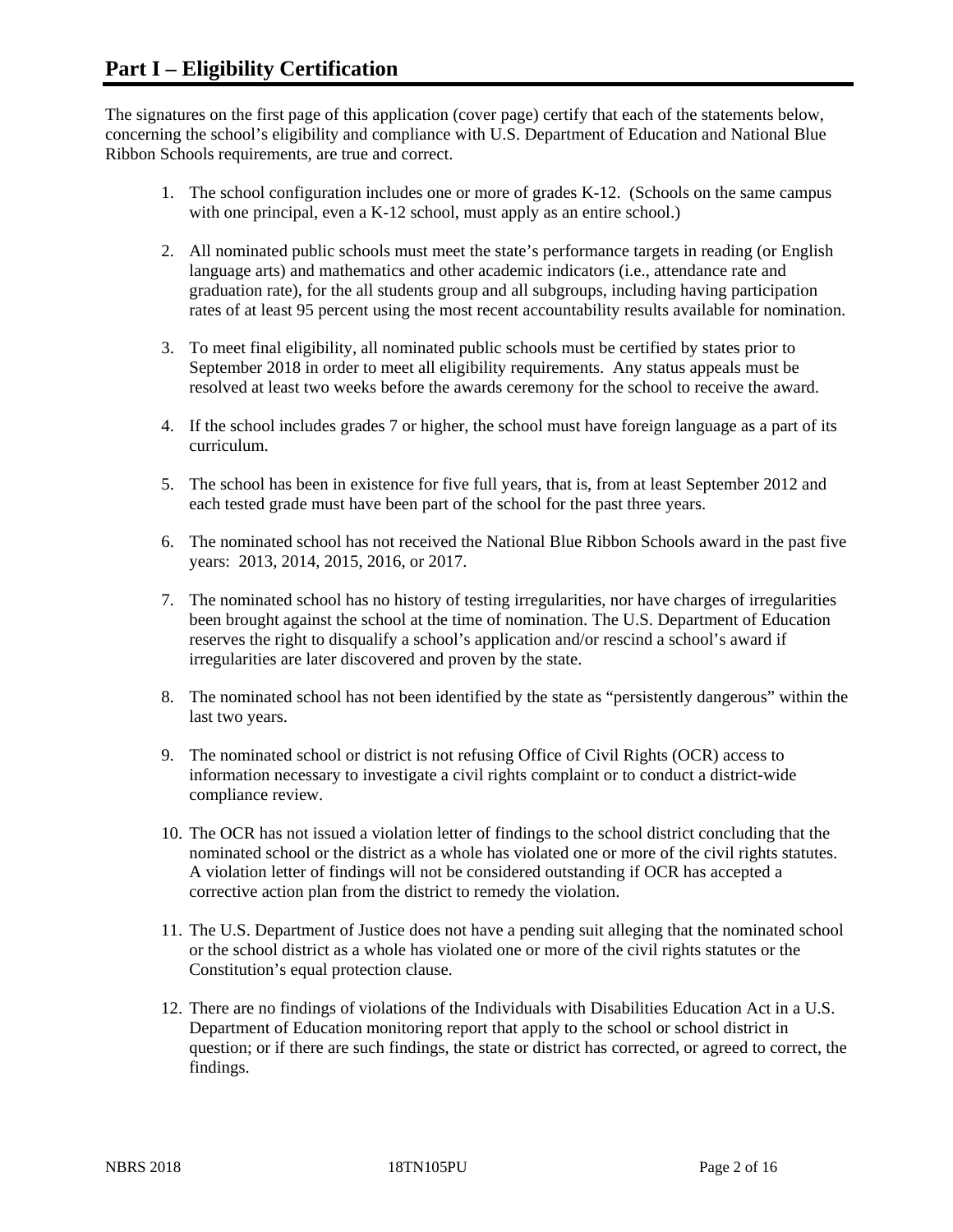# **PART II - DEMOGRAPHIC DATA**

### **Data should be provided for the most recent school year (2017-2018) unless otherwise stated.**

### **DISTRICT**

1. Number of schools in the district  $\frac{2}{2}$  Elementary schools (includes K-8) (per district designation): 1 Middle/Junior high schools 1 High schools 0 K-12 schools

4 TOTAL

**SCHOOL** (To be completed by all schools)

2. Category that best describes the area where the school is located:

[] Urban or large central city

[ ] Suburban

[X] Rural or small city/town

3. Number of students as of October 1, 2017 enrolled at each grade level or its equivalent in applying school:

| Grade                           | # of         | # of Females | <b>Grade Total</b> |
|---------------------------------|--------------|--------------|--------------------|
|                                 | <b>Males</b> |              |                    |
| <b>PreK</b>                     | 6            | 6            | 12                 |
| $\mathbf K$                     | 63           | 66           | 129                |
| $\mathbf{1}$                    | 72           | 72           | 144                |
| $\overline{2}$                  | 77           | 66           | 143                |
| 3                               | 84           | 67           | 151                |
| $\overline{\mathbf{4}}$         | 62           | 69           | 131                |
| 5                               | 69           | 58           | 127                |
| 6                               | 0            | $\theta$     | 0                  |
| 7                               | 0            | $\theta$     | 0                  |
| 8                               | 0            | $\theta$     | 0                  |
| 9                               | 0            | $\theta$     | 0                  |
| 10                              | 0            | 0            | 0                  |
| 11                              | 0            | 0            | 0                  |
| 12 or higher                    | 0            | 0            | 0                  |
| <b>Total</b><br><b>Students</b> | 433          | 404          | 837                |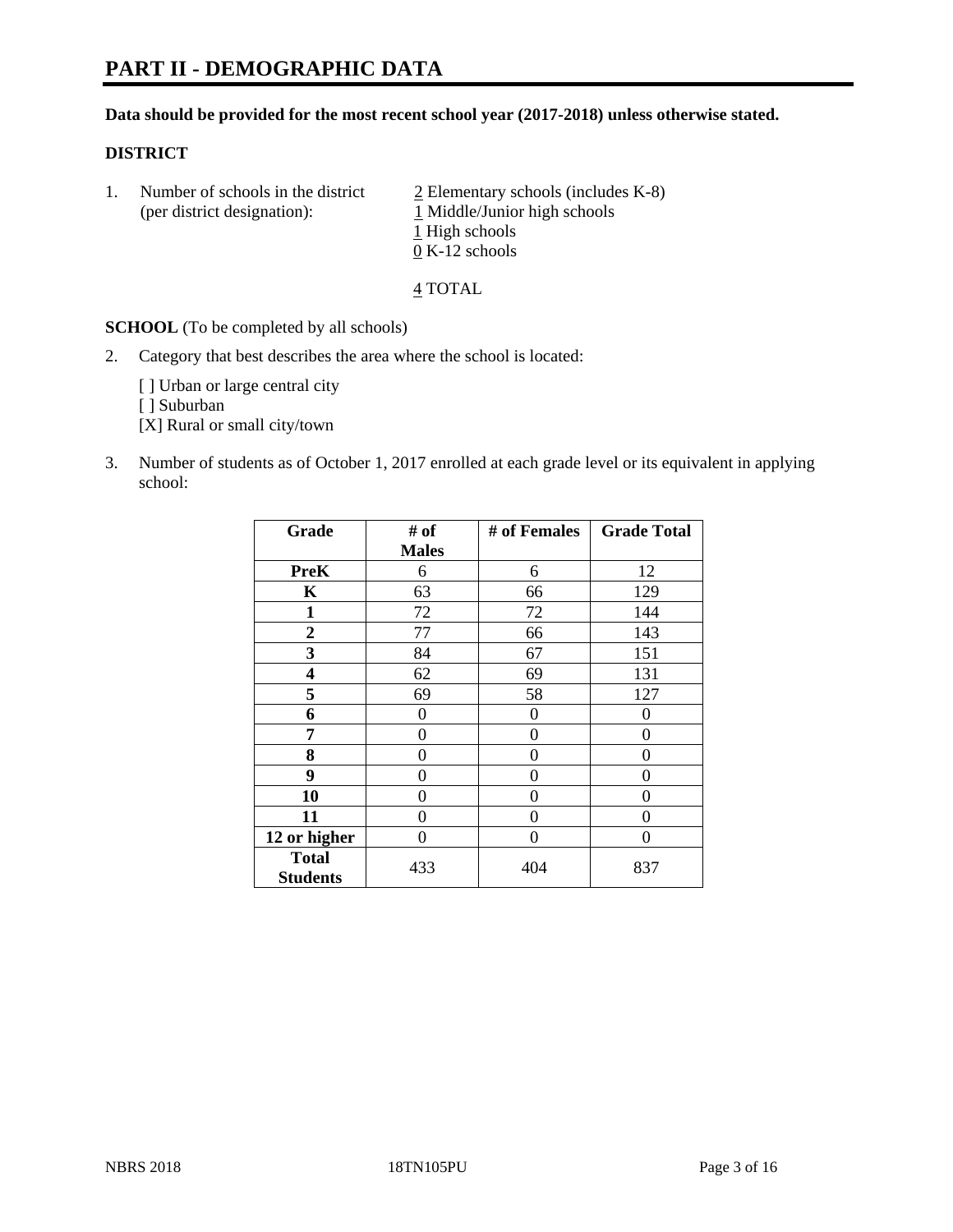the school: 2 % Asian

4. Racial/ethnic composition of  $\qquad 0\%$  American Indian or Alaska Native 12 % Black or African American 8 % Hispanic or Latino 0 % Native Hawaiian or Other Pacific Islander 75 % White 3 % Two or more races **100 % Total**

(Only these seven standard categories should be used to report the racial/ethnic composition of your school. The Final Guidance on Maintaining, Collecting, and Reporting Racial and Ethnic Data to the U.S. Department of Education published in the October 19, 2007 *Federal Register* provides definitions for each of the seven categories.)

5. Student turnover, or mobility rate, during the 2016 – 2017 school year: 5%

If the mobility rate is above 15%, please explain.

This rate should be calculated using the grid below. The answer to (6) is the mobility rate.

| <b>Steps For Determining Mobility Rate</b>         | Answer |
|----------------------------------------------------|--------|
| (1) Number of students who transferred to          |        |
| the school after October 1, 2016 until the         |        |
| end of the 2016-2017 school year                   |        |
| (2) Number of students who transferred             |        |
| <i>from</i> the school after October 1, 2016 until | 28     |
| the end of the 2016-2017 school year               |        |
| (3) Total of all transferred students [sum of      | 35     |
| rows $(1)$ and $(2)$ ]                             |        |
| (4) Total number of students in the school as      | 738    |
| of October 1, 2016                                 |        |
| (5) Total transferred students in row (3)          | 0.05   |
| divided by total students in row (4)               |        |
| $(6)$ Amount in row $(5)$ multiplied by 100        | 5      |

6. English Language Learners (ELL) in the school:  $2\%$ 

14 Total number ELL

Specify each non-English language represented in the school (separate languages by commas): African, Arabic, Chinese, Hindi, Lunda, Polish, Spanish, Tamil, Tagalog, Urdu, Vietnamese, Yoruba

7. Students eligible for free/reduced-priced meals:  $\frac{11\%}{88}$  Total number students who qualify: 88 Total number students who qualify: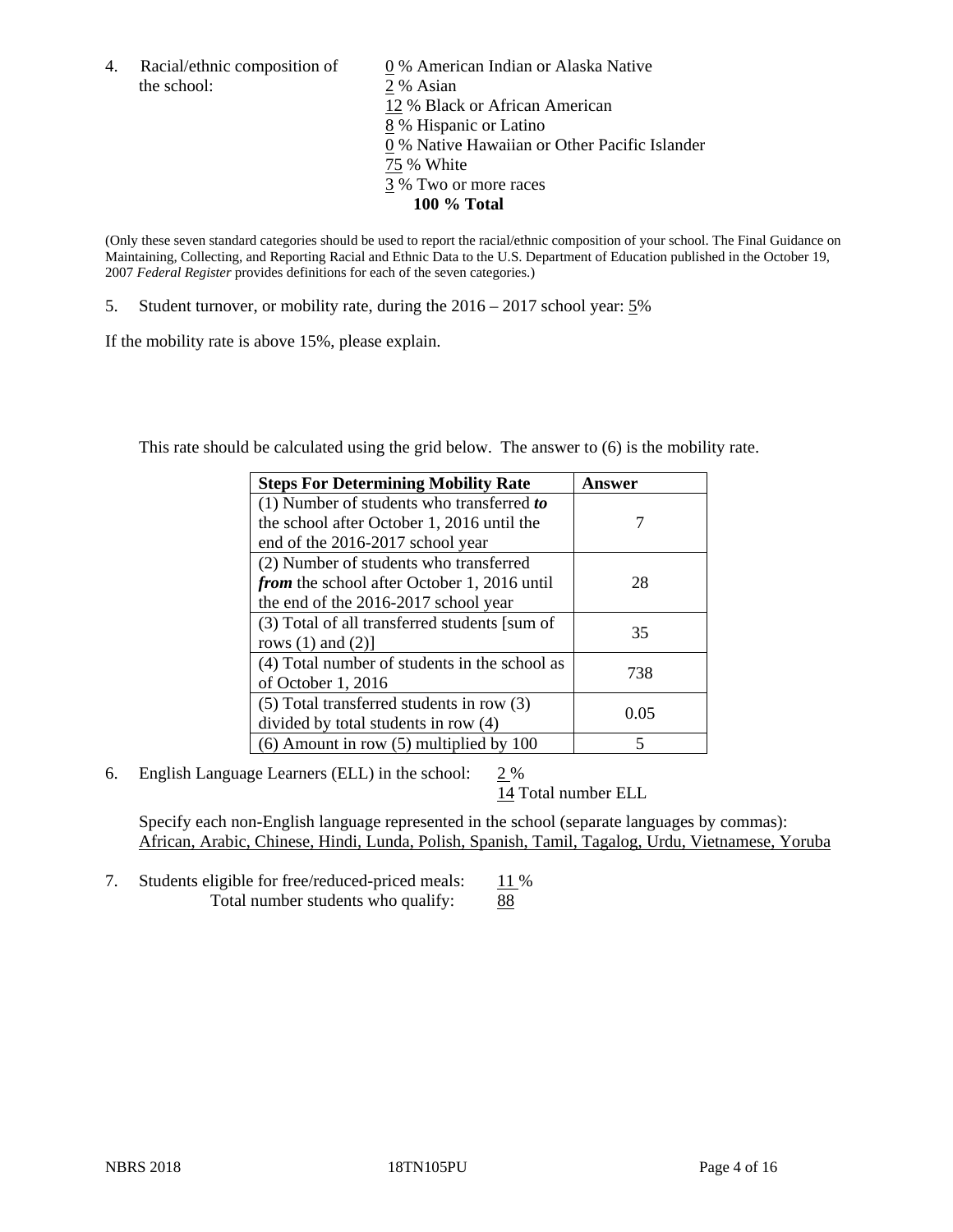135 Total number of students served

Indicate below the number of students with disabilities according to conditions designated in the Individuals with Disabilities Education Act. Do not add additional conditions. It is possible that students may be classified in more than one condition.

| 11 Autism                  | 1 Multiple Disabilities                 |
|----------------------------|-----------------------------------------|
| 0 Deafness                 | 0 Orthopedic Impairment                 |
| 0 Deaf-Blindness           | 8 Other Health Impaired                 |
| 17 Developmentally Delayed | 5 Specific Learning Disability          |
| 0 Emotional Disturbance    | 89 Speech or Language Impairment        |
| 1 Hearing Impairment       | 0 Traumatic Brain Injury                |
| 2 Intellectual Disability  | 0 Visual Impairment Including Blindness |

- 9. Number of years the principal has been in her/his position at this school:  $9$
- 10. Use Full-Time Equivalents (FTEs), rounded to nearest whole numeral, to indicate the number of school staff in each of the categories below:

|                                                                                                                                                                                                                                | <b>Number of Staff</b> |
|--------------------------------------------------------------------------------------------------------------------------------------------------------------------------------------------------------------------------------|------------------------|
| Administrators                                                                                                                                                                                                                 | 3                      |
| Classroom teachers including those<br>teaching high school specialty<br>subjects, e.g., third grade teacher,<br>history teacher, algebra teacher.                                                                              | 39                     |
| Resource teachers/specialists/coaches<br>e.g., reading specialist, science coach,<br>special education teacher, technology<br>specialist, art teacher, etc.                                                                    | 20                     |
| Paraprofessionals under the<br>supervision of a professional<br>supporting single, group, or classroom<br>students.                                                                                                            | 11                     |
| Student support personnel<br>e.g., guidance counselors, behavior<br>interventionists, mental/physical<br>health service providers,<br>psychologists, family engagement<br>liaisons, career/college attainment<br>coaches, etc. | 5                      |

11. Average student-classroom teacher ratio, that is, the number of students in the school divided by the FTE of classroom teachers, e.g.,  $22:1$  22:1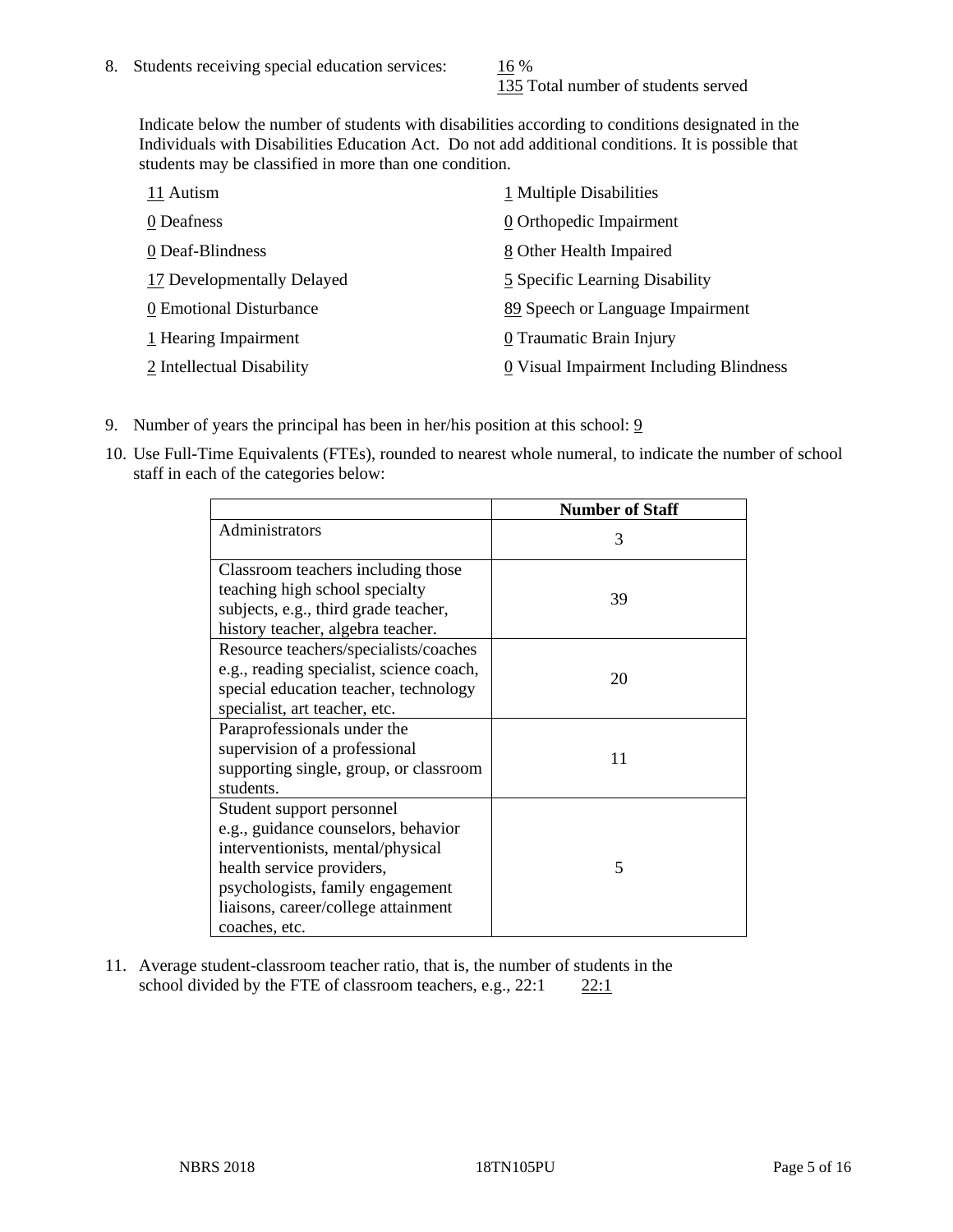12. Show daily student attendance rates. Only high schools need to supply yearly graduation rates.

| <b>Required Information</b> | 2016-2017 | $2015 - 2016$ | 2014-2015 | 2013-2014 | 2012-2013 |
|-----------------------------|-----------|---------------|-----------|-----------|-----------|
| Daily student attendance    | 97%       | 96%           | 96%       | 97%       | 96%       |
| High school graduation rate | 0%        | 0%            | 0%        | 0%        | 0%        |

### 13. **For high schools only, that is, schools ending in grade 12 or higher.**

Show percentages to indicate the post-secondary status of students who graduated in Spring 2017.

| <b>Post-Secondary Status</b>                  |    |
|-----------------------------------------------|----|
| Graduating class size                         |    |
| Enrolled in a 4-year college or university    | 0% |
| Enrolled in a community college               | 0% |
| Enrolled in career/technical training program | 0% |
| Found employment                              | 0% |
| Joined the military or other public service   | 0% |
| . Other                                       |    |

14. Indicate whether your school has previously received a National Blue Ribbon Schools award. Yes No X

If yes, select the year in which your school received the award.

15. In a couple of sentences, provide the school's mission or vision statement.

Donelson Elementary is committed to providing a strong educational foundation, encouraging all students to become productive citizens, and exploring the needs of an advancing society.

16. **For public schools only**, if the school is a magnet, charter, or choice school, explain how students are chosen to attend.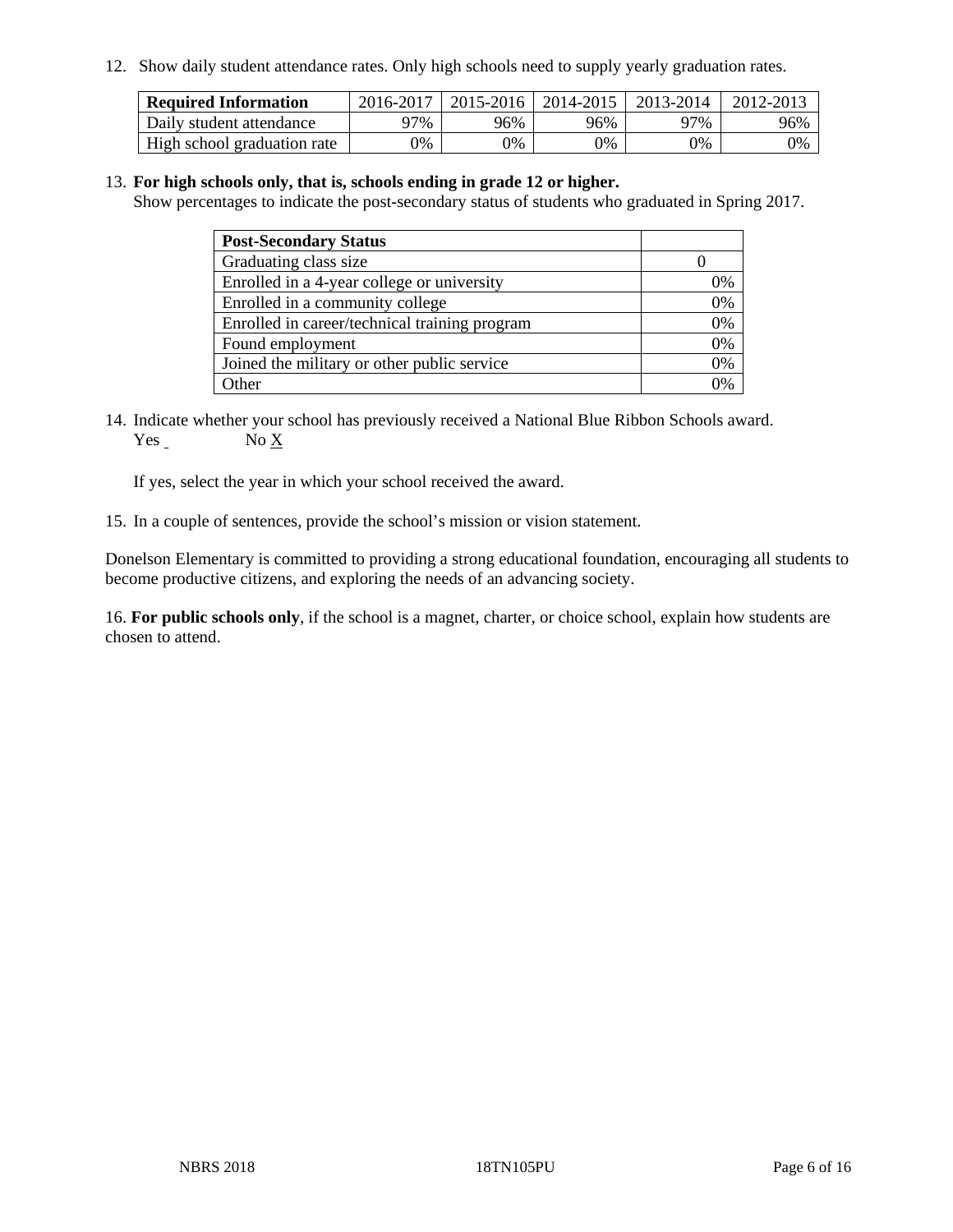# **PART III – SUMMARY**

Donelson Elementary School (DES) is proud to be a part of the small town of Arlington, Tennessee. In 1900, with a population of approximately 600, the town of Arlington was incorporated and served as a railroad town. Today, Arlington has a population of more than 12,000. With its small-town charm, Arlington has managed to reach all parts of the globe with its many international businesses. The town can boast the following designations: Best City in Tennessee to Raise a Family, Best City for Young Families in Tennessee, Most Affordable Places in Tennessee, and Best City for Homeownership in Tennessee.

Donelson Elementary, a K-5 school, opened its door in Arlington in 2009 to alleviate overcrowding at Arlington and Lakeland Elementary schools. A unique history, Donelson was once part of Shelby County Schools (SCS). In December 2010, Memphis City Schools forfeited its charter and later merged with the SCS, paving the way for one consolidated system with more than 200 schools. By the fall of 2013, Donelson Elementary was directed by the leadership of the newly merged Shelby County Schools.

However, change was again on the horizon. Following the merger, citizens in the outlying municipalities, including Arlington, fought for local control of their school districts. Following a town-wide vote, Arlington succeeded in forming its own school district, and in August of 2014, Arlington Community Schools (ACS) began - incorporating Donelson Elementary with it.

ACS allows families living outside of Arlington and the school zone to apply as non-residents. Every year since the opening of our district, the number of students who choose to join Donelson Elementary continues to increase. This school year, 195 of our 837 students live outside the district. Due to rezoning, many students have also transferred from Arlington Elementary to Donelson. While there have been significant changes, our new families have quickly acclimated to the established culture.

In its short existence, Donelson has quickly earned a positive reputation in the community. The faculty and staff work tirelessly while focusing on each student's individual needs. We believe that every child deserves the best possible education, so our teachers push them daily to achieve their maximum academic potential. At Donelson, we strive to go beyond just test scores. We believe in educating children as a whole, so we offer many before and after school and summer activities to include: Mad Scientist, drama, chess, art, sign language, Buddy Bootcamp, coding, World Travelers, running, Scrabble, Lego Robotics, and STEM. Tutoring is also available for all grades.

Donelson Elementary exemplifies its motto: Dedicated to Excellence for Students. We have a pattern of academic excellence and have been the recipient of many recognitions. Every year since 2009, DES has achieved straight A's on the State Report Card. In years 2014-2016, DES earned the distinction of being a Tennessee Reward School for student achievement. Additionally, our principal earned the 2014 West Tennessee Value-Added Achievement Award from the Educator Consumers Foundation and was voted District Principal of the Year by peers and district-level administrators in 2016. Other accomplishments include: the 2015 third best public school in the Memphis-Metro Area awarded by Niche Ratings, an A+ School in Elementary Math as named by the Memphis Business Journal, and the third best out of all 647 elementary schools in the state of Tennessee by schooldigger.com. We look forward to adding additional noteworthy distinctions as we continue to strive for excellence.

Donelson Elementary School consists of teachers, students, administrators, staff, parents, and community members who are driven to see our school succeed. Each year since inception, DES has reached more than 100 percent of its annual PTA membership goal, signifying that parental involvement is an integral part of our success. Donelson's excellence is also exemplified by the involvement of our community partners, through the support of their time, expertise, and donations. For example, a local non-profit organization has adopted our school by giving several monetary donations to various projects and established an after-school program for our students. Several local businesses have also created "Donelson Night," where a portion of proceeds are given to DES.

Our classrooms and clubs also give back to the community through various grade-level service projects,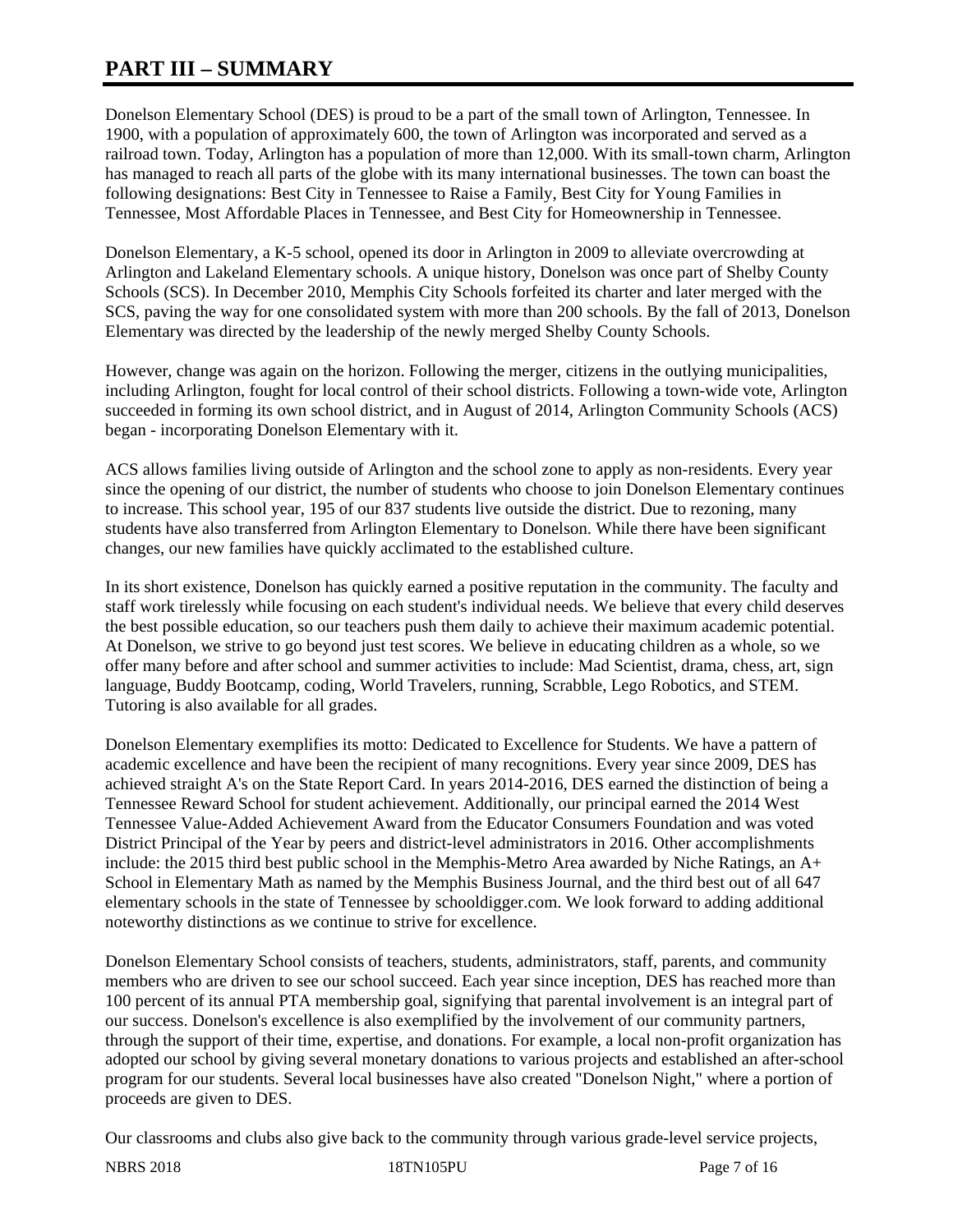such as local park cleanups, care packages for local fire fighters and emergency responders, and chess matches with local seniors from the Senior Citizen Center.

It is evident that Donelson Elementary School has established a legacy of distinction in its only nine years of existence. As we continue to increase our prominence among other outstanding schools, Donelson Elementary will be truly Dedicated to Excellence for Students.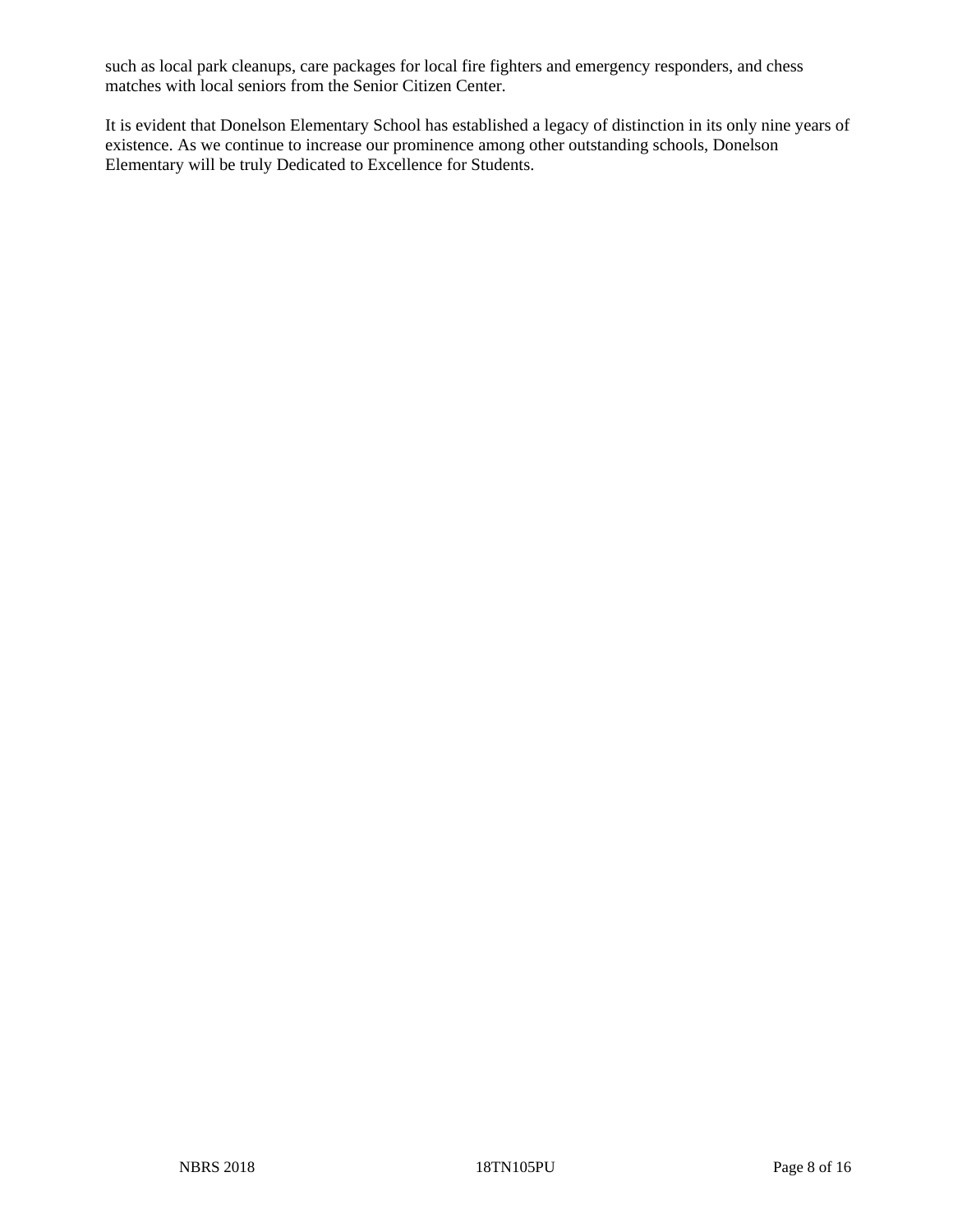# **1. Core Curriculum:**

Donelson Elementary offers a comprehensive K-5 curriculum, which focuses on building a solid foundation in reading and language arts, mathematics, social studies, and science. The curriculum is research-based and rigorously aligned to the Tennessee Academic Standards. Our teachers work collaboratively with the district to develop pacing guides, which are designed to align curriculum, instruction, and assessment and serve as a framework for the core content that is taught in each grade. Each grade level team meets weekly and works together to plan for instruction and share best practices.

Each grade level has an established literacy block, which is concentrated on developing foundational skills in order for students to become successful readers and writers. Teachers provide instruction through a balanced literacy approach of modeled, shared, guided and independent reading and writing experiences. In the early grades, instruction follows a research-based scope and sequence of phonics skills development through explicit instruction and application of skills in the context of text. Beginning in Kindergarten, students are introduced to the 42 sounds of the English language through a multi-sensory approach using the Jolly Phonics curriculum. K-1 teachers also utilize the Michael Heggerty program, which employs a systematic, auditory training process that guides students through isolating, manipulating, blending and segmenting sounds into spoken and written words. K-1 teachers have also created and implemented text set units which are typically aligned to our science or social studies standards. The focus of the text set is to build content knowledge, vocabulary, and comprehension skills using rich, authentic text.

In grades 2-5 DES uses the Ready Reading curriculum, which engages students in close reading of complex, authentic text from a wide range of genres while supporting students with a proven-effective, gradualrelease instructional model. Texts are approached at a deeper level and teachers utilize think aloud strategies and a variety of question types in prompting students to respond to text in multiple ways and cite text-based evidence. Teachers also utilize novel studies to strengthen reading comprehension and vocabulary.

Writing is integrated throughout the day across all content areas. Teachers also utilize a comprehensive, writing curriculum that supports the traits of writing. K-1 students are engaged in meaningful and enjoyable writing activities that challenge them. In grades 2-5, teachers provide guided writing instruction focused on the different genres of writing. Through this instruction, students are provided with the tools to incorporate descriptive writing and powerful word choice in a structured format. Students also are provided the opportunity every year to hear from published authors who share about their craft and inspire our student authors.

During the daily math block, students are provided with a variety of engaging and hands-on activities to develop not only procedural skills but also conceptual understanding of mathematics. We selected our Ready Math curriculum because it promotes mathematical practices, reasoning, and discourse and encourages students to think about math at a much deeper level. Students are continuously prompted to explain their thinking with increasingly challenging problems that require greater levels of higher-order thinking. Students are also exposed to a variety of strategies, which helps to better equip their toolbox as mathematical thinkers.

In social studies, the focus in on developing a foundation of understanding of culture, economics, geography, history, government and civics. The curriculum is supported by a variety of resources including text set/novel studies, primary sources, web-based media, and Studies Weekly publications, which all integrate a variety of literacy and writing activities. Students are often engaged in simulated learning experiences such as first graders experiencing the role of a city planner and fourth graders learning about the missing Roanoke colony by reviewing documents and conducting an investigation as members of a cold case detective unit.

In science, students are engaged in inquiry-based learning experiences that teach them about the world around them during studies of life, physical, earth and space sciences and engineering. Students experience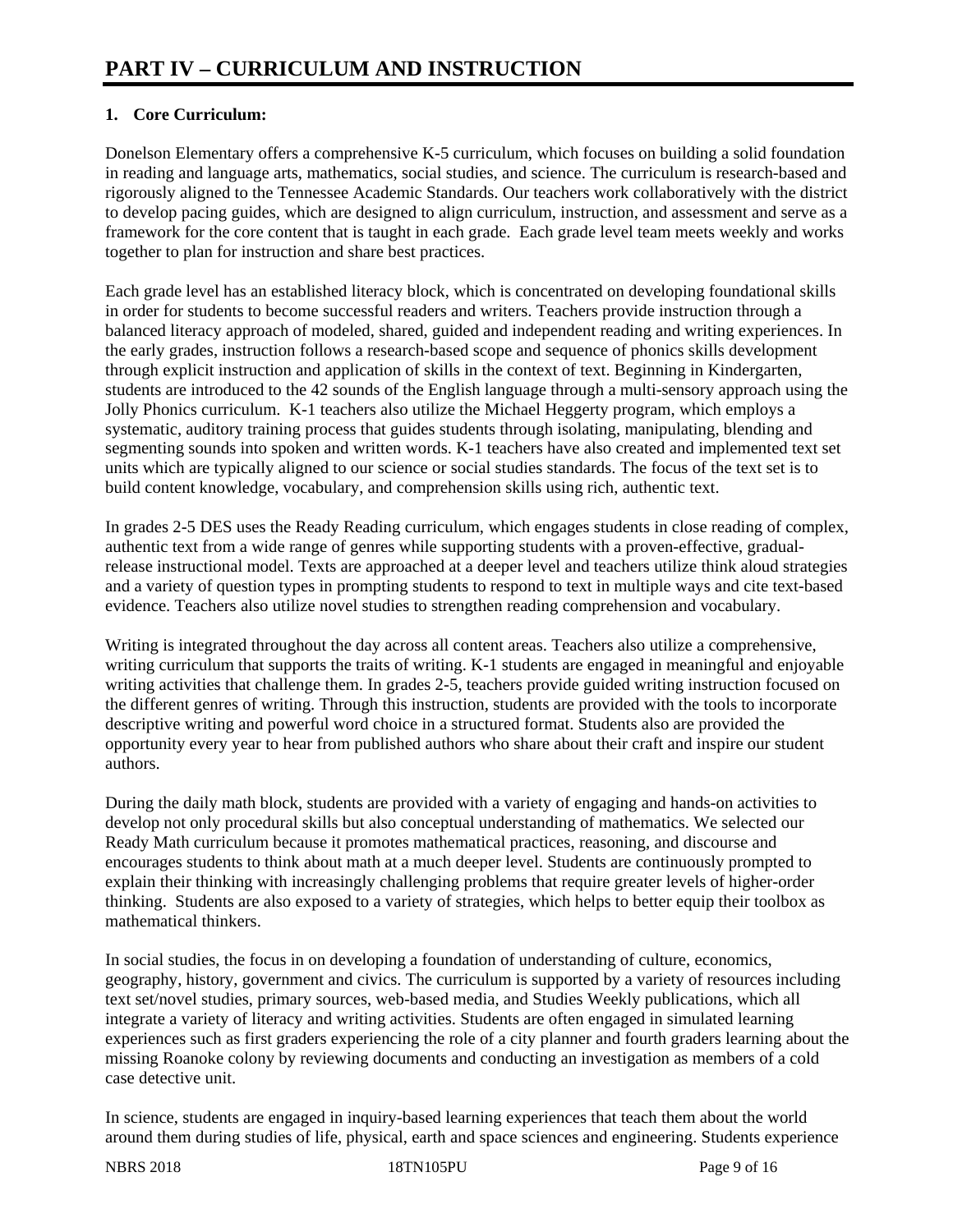first-hand ways in which the world works through activities such as Kindergarteners creating oobleck to learn more about the properties of matter, first graders observing and journaling about caterpillars throughout their life cycle, and second graders participating in STEM Olympic challenges. In grades 3-5, students continue to explore the scientific world through an adaptation challenge where students compete for a habitat's resources, and experiments with potential and kinetic energy where students use their iPads to make slow motion videos to determine how high balls dropped from different heights bounce.

Our school also houses a preschool program for special needs students. Our program is a language-based program that also incorporates basic math skills. Even though many of these students are developmentally delayed, the preschool teachers work very closely with the kindergarten teachers to align the curriculum to give our students the best opportunity to be successful in a kindergarten class. In addition, students who turn five years old during the school year visit the kindergarten classroom to gain social skills as well as to assist with transition into kindergarten.

# **2. Other Curriculum Areas:**

Donelson Elementary School believes art, music, library, guidance, and physical education classes are an important component of curriculum in developing the whole child. Our Pre-K through 5th Grade students receive 45 minutes of each course as stated above every week with the exception of library and guidance which is 45 minutes every other week. For many of our children, it's their favorite part of their day! In addition to these classes, DES and Arlington Community Schools strive to incorporate technology into the classroom as often as possible.

Referred to as specialists, these concentrated educators consistently find ways to incorporate grade-level standards into their lessons by obtaining weekly newsletters from the general education teachers. For example, while performing jumping jacks in P.E., the students will practice spelling words for the week. In art, the specialist will read a book used in English class to enhance both the art project and the reading curriculum. Alternatively, specialists also meet in Professional Learning Communities (PLCs) to discuss what they are doing in their classrooms and how they can incorporate that into general curriculum.

Donelson's art curriculum focuses on two key components: technique and art history. The art specialists guide the students to develop their creativity through various mediums, such as paint, pastels, and clay. When complete, students' artwork is displayed throughout the school, and select pieces are chosen to be framed – creating a competitive desire to work hard and exert effort in the classroom. At the end of every year, a program is held to unveil the top-tiered "masterpieces" for all students and parents to view. Students are also invited to join the Art Club in the after-school and summer programs.

Creativity vividly expands beyond the art room in Music, where the lively classes are filled with singing and dancing children. Here, music teachers focus on two components: vocal and instrumental music. Using the Orff Approach, instruments and vocal performances are learned to combine music, movement, drama and speech into lessons. Students then have the ability to take those performances to a live stage. Past performances include the Memphis Redbirds baseball game, the NBA Memphis Grizzlies game, and other various community and local events. Additionally, every student at Donelson performs in a musical production geared towards our Parent-Teacher Association. First through fifth grade students also have the opportunity to join our after-school chorus program.

In P.E., the focus is promoting and maintaining healthy lifestyles while following the Tennessee standards. Our specialists teach students games and skills that can be used throughout life. The instructors are also actively involved in the community and invite special guests to help drive home the lessons. For example, a local Karate instructor was brought into Donelson to teach students self-defense skills appropriate for their age. Furthermore, our students participate in the annual Jump Rope for Heart event. Donelson is also very proud that our P.E. teachers spearhead the committee for our Coordinated School Health program.

When it comes to guidance, our counselor is the heart of the school. An educator for more than 40 years, she continues to show passion for our students. She works tirelessly with classroom guidance classes, roleplaying with small groups of students, and conducting and counseling with individual students. She also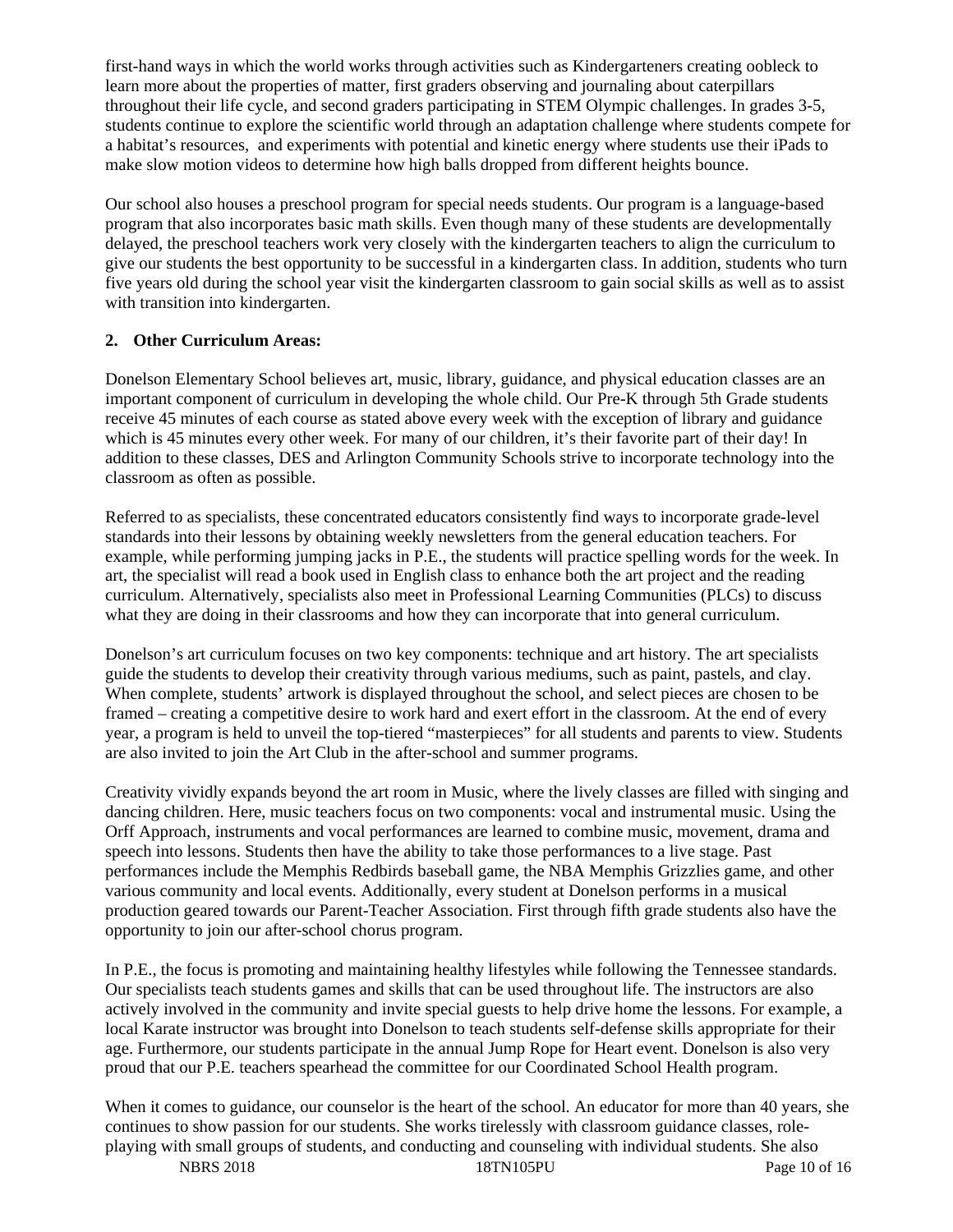gives school tours to prospective families and facilitates parent classes.

Donelson believes reading should be at the core of every students' learning, and our librarian works diligently to make that a reality. She chairs our Accelerated Reader Program (AR), an outlet where students can earn reward points to purchase prizes in the AR Store. She invites people from the community to read to our children, including locally and regionally-known authors, who in turn make signed copies of their books available to the students. Through collaborative efforts, our librarian is always finding ways to make reading fun and valuable.

Technology is an invaluable learning tool used every day at Donelson. Our teachers are instructed and encouraged to integrate technology into everyday learning. Fifth grade students through high school students in Arlington Community Schools each receive their own iPad to utilize in class and at home. We also have iPad carts and laptop carts that are utilized daily in the other grades. We also have two state-of-the-art computer labs where special projects and learning takes place. Furthermore, every classroom is equipped with an interactive smart board that teachers use daily for instruction and guided practice with students. Our Computer Technology Teacher is on campus at least two days per week to work with teachers on how they can better utilize technology and applications in the classroom and with curriculum.

### **3. Instructional Methods, Interventions, and Assessments:**

At Donelson, we know that Tier 1 instruction is of utmost importance as it is our first chance to make sure that every student understands the skills. Our faculty has spent countless hours studying Webb's Depth of Knowledge (DOK) to integrate rigor into our classrooms. We put great emphasis on modeling concepts and using "think aloud" strategies for students to understand every standard that is taught. We demand higherlevel questioning and problem-solving methods in every lesson to ensure that our students understand the concepts presented before them. Our expectation is to integrate higher level DOK questions into every lesson.

While our goal is to reach every child through rigorous Tier 1 teaching, we also know that is not entirely realistic. We believe that every student at Donelson is different and deserves the education specifically designed for their needs and learning behaviors. We use a universal screening test (AimsWeb Plus) three times throughout the school year to measure students' individual skills. The Case achievement test is administered twice each year to measure state standards. These results, as well as formative assessments, offer a holistic and accurate picture of the students academically.

Our Response to Intervention (RTI) team, which consists of the principal, school psychologist, interventionist, district RTI specialist, and grade-level teachers, meet every month to discuss the student's progress. We develop a specific plan for each student who falls into Tier II or Tier III or has deficits according to the results from AimsWeb Plus. The interventionist and classroom teacher work in tandem to assist the student with gaining the needed skills and monitor progress to see if the student is meeting goals. At the subsequent RTI meeting, progress, or lack thereof, is reviewed to determine what type of intervention is further needed – be it a different method or integration back into a routine schedule. If several interventions with our Tier III students are tried yet unsuccessful over the course of 12 weeks, the student is referred for psychological testing to determine if a learning disability is present; if one is found, an Individual Education Program (IEP) is written for the student and the student is assigned a special education teacher to help the student grow in his or her learning.

In reviewing last year's scores, we determined three subgroups fell below the achievement score, creating a 10 percent or more gap: 106 African American/Hispanic/Native American students, 70 economically disadvantaged students, and 32 students with disabilities. However, many of the students who fell below the threshold are categorized in all three subgroups. Nevertheless, our focus this year remains committed to improving the test scores in each of those subgroups. Our teachers determined which students needed improvement and carefully examined their data to determine the best course of action for each student. Now in place is a protected, dedicated time daily – consisting of 45 minutes of reading and 30 minutes of math – where each student works at his or her ability level. During this time, some students leave the classroom to work with the special education teacher, gifted teacher or interventionist, while others remain in the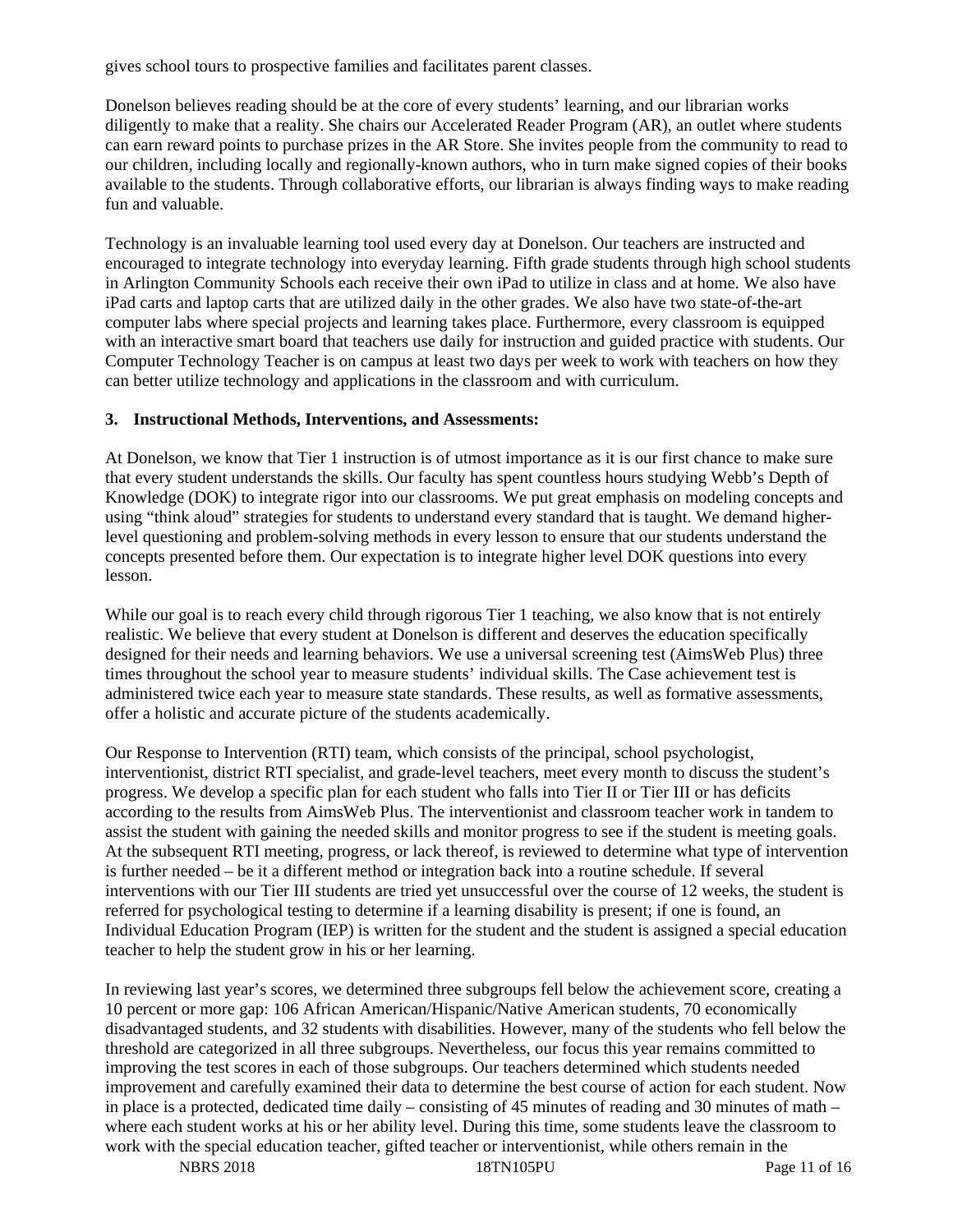classroom and work on the identified area of needs with the teacher.

Overall, Donelson is a high-performing school, according to the state of Tennessee and several publications. School Digger – an online publication that analyzes test scores, rankings, and other metrics – named Donelson the third top school in the state of Tennessee using our Average Standard Score. We have also scored an "A" on the state report card for nine years in a row, a feat considering Donelson has only been open for nine years. Our challenge is to always have high expectations in our Tier I teaching, while moving our Tier II and Tier III students forward. We will strive to meet our students' needs, regardless of their starting point, to move towards grade-level expectations and beyond.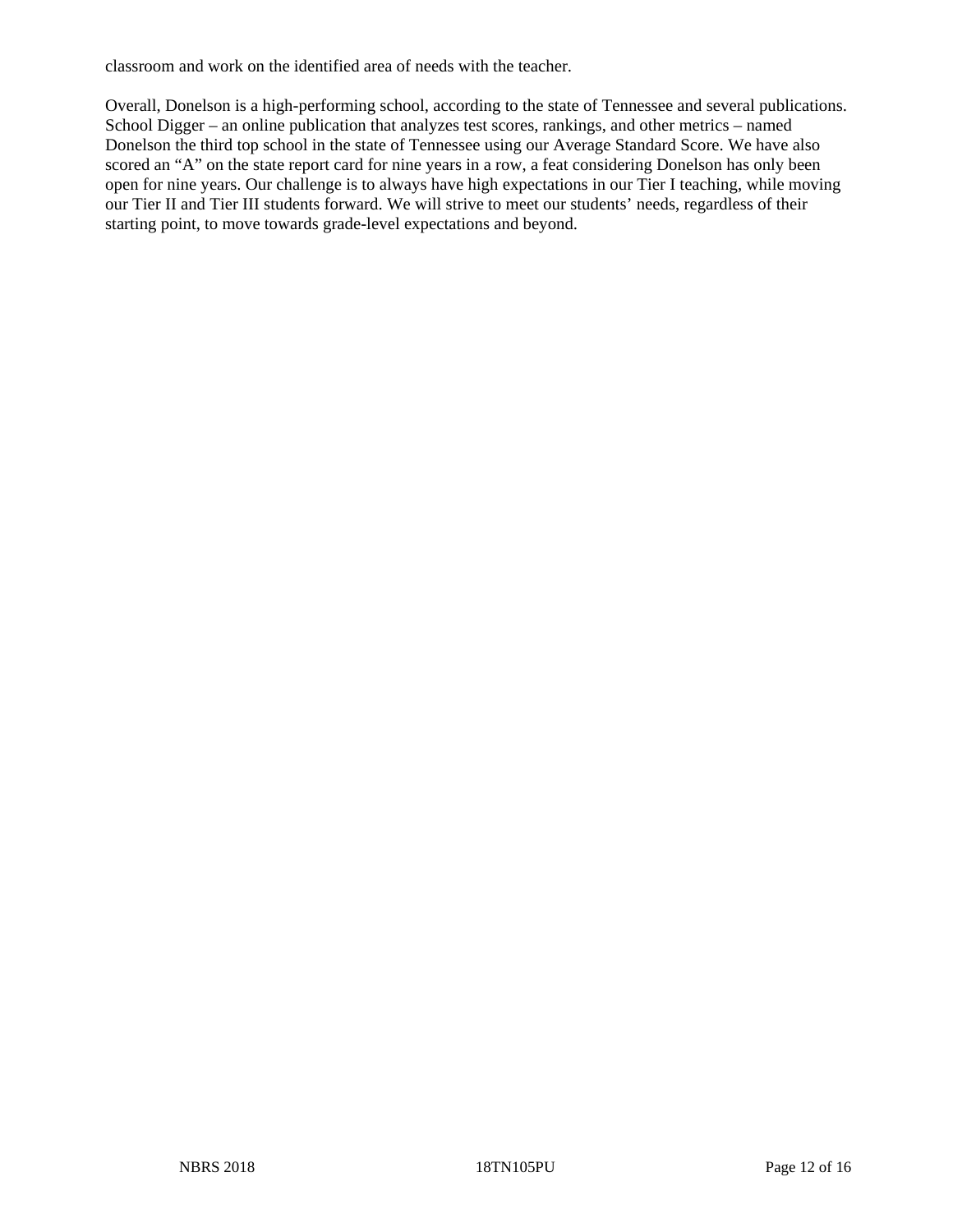# **1. School Climate/Culture:**

Donelson Elementary has a school climate of excellence. All staff members and students know that nothing else is acceptable. Administrators, teachers, and students all work collaboratively to maintain the positive climate. Students are truly the center of our school. We have a team of Student Ambassadors who are chosen through a rigorous process to be the leaders of the school. Responsibilities of our Student Ambassadors include greeting visitors, conducting hallway patrols, and sharing ideas about school improvement with the guidance counselor.

Our children are enthusiastic about our Students of the Month program. Every homeroom teacher selects a student based on behavior, attitude, attendance, and work ethic. These students' names are announced school-wide, and they receive a ribbon and certificate. Their names are also placed on a bulletin board for all students and parents to view. The students are mesmerized at the final part of this program: lunch with the principal. One student from each grade-class is selected to have lunch with our principal, a time where they can talk about their favorite parts of school and ideas they may have for change. The student's parent also receives a picture and positive message about their child. We have had an overwhelming positive response from the parents about this program.

Donelson works to provide a strong and positive teacher community. A school morale committee has been created to help build morale of all school employees. Throughout the school year, teachers willingly bring food treats for other grade levels to share. Birthday cakes are provided for teachers by our PTA, as well as lunch and/or dinner for special events. The Sunshine Committee works to provide gifts to school employees who have a special need in their personal lives, such as a sick family member. The Spotlight on Staff committee recognizes employees for their positive attributes by displaying their headshots in the teacher's lounge along with positive notes from their colleagues. The school principal also helps boost morale by lending advice and tips during difficult situations and praising teachers individually when they do an exceptional job.

Finally, every year the entire staff votes on Teacher of the Year, New Teacher of the Year, and Classified Person of the Year. These individuals are recognized for their hard work with a plaque that is presented during a school-wide assembly. A perpetual plaque is also hung in the main hallway for all to admire. We believe that it is important for our students to see adults as well as students being rewarded for hard work.

## **2. Engaging Families and Community:**

Donelson and the Arlington community continuously work together to ensure that our students are provided with support to be successful. In an effort to encourage parental involvement, our principal plans at least one event per month to invite the parents and community members into the school. A Math and Literacy Family Night is held yearly to engage families in various math and literacy activities that can also be completed in the home. Not only does this event help promote math and literacy achievement, it also encourages positive relationships between families and school personnel. Our school counselor holds workshops for parents that assist strategies to help with discipline in the home. Title 1 parent meetings are also held for our interventionists to provide families with resources and information. Another event is our Kindergarten Meet and Greet Night to welcome incoming kindergarten students and answer any questions our parents (or jittery students) may have.

Due to our change in demographics because of rezoning, the principal scheduled a Meet and Greet for new students to Donelson in grades 1-5. Parents and students were able to tour the school and ask administrators and teachers questions. Fifth grade parents were also invited to learn strategies for helping their children with the iPad technology. Other events include bi-monthly PTA meetings, musical productions, and our Watch Dog program – a way for dads to get involved in the school and set an example for our students as male role models.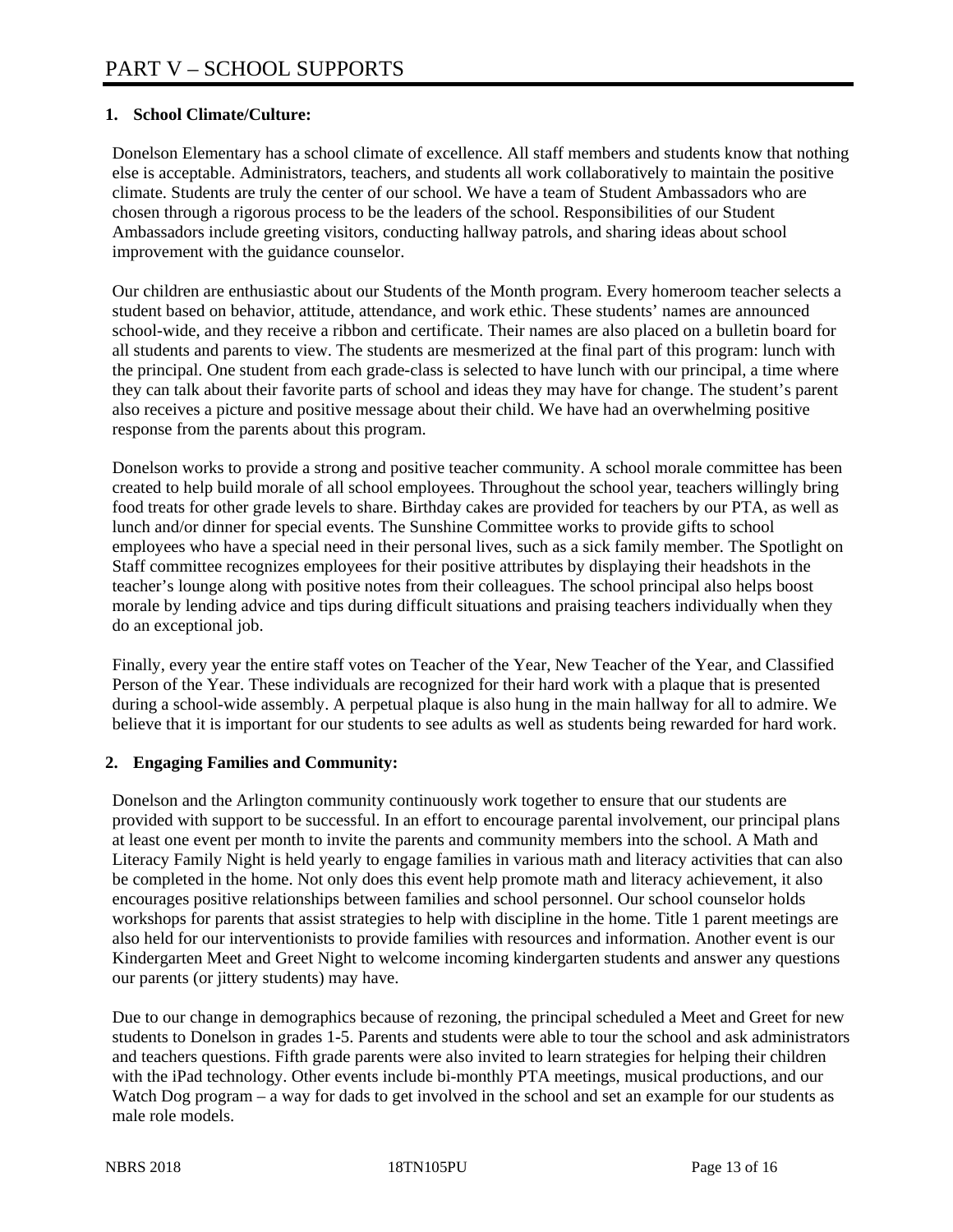Our students also participate in community events such as singing at Arlington in April or playing chess with members of the local Senior Citizen Center. We invite the community to be a part of Donelson. We have grandmothers who make copies weekly for the entire school or tutor students. In addition, we invite community members into the school to read to our students. We also partner with the University of Memphis to house year-long student teachers every year so that we receive some extra assistance for our students as well as help the university prepare excellent teachers. Traditionally, we are able to hire some of the teachers who have student taught in our school.

We believe parents play a critical role in the success of our students, so we provide several avenues for parents to stay up-to-date on their child's progress. Besides regular progress reports and report cards, parents can also view grading and curriculum information online, in weekly packets, weekly newsletters, teacher websites and in-person meetings. Facebook, Twitter, and YouTube are also utilized by the district, school, and individual grade levels to share student pictures, projects, and accomplishments.

## **3. Professional Development:**

This year, the district's theme for professional development is "Redefining Teaching and Learning," which encourages and expects teachers to find new, hands-on ways to guide students and curriculum.

Donelson teachers and administrators participate in a variety of professional development sessions through the year. School administration spends one day each year in professional development focused on services for students, new instructional initiatives, legal counsel, and finance. These activities help prepare administrators for the expectation of the upcoming school year.

Yearly, new teachers meet with district personnel to learn the ins and outs of the town of Arlington and the district. Known as the district's "on boarding process," teachers learn about human resources, student services, and best teaching practices. Teachers also learn how to prepare for their first days and first year at Arlington Community Schools.

Administrators and teachers review student test data each year to determine which areas need strengthening, and administration also reviews teacher evaluation data to determine needs. The School Leadership Team meets in the summer to discuss plans for the year and develop a teacher survey to ascertain their requests for professional development. The plan is then shared on the first day of In-Service week prior to the students' return.

Routinely, we collaborate with our sister elementary school by using the "train the trainer" model. These teacher trainers will present best practices learned at the national summer conferences to both elementary schools.

Our teachers also meet weekly in Professional Learning Communities to address four guiding questions:

- 1. What do we want our student to know/be able to do?
- 2. How will we know when they've learned it?
- 3. What we will do if they do not understand it?
- 4. What will we do if they already know it?

 $T_{\text{SEP}}^{\text{T}}$ The Donelson administration has spent several years molding an effective PLC routine. Due to the collaborative guidance, teachers now engage in PLCs independently as grade-level teams. Formative assessments and benchmark tests are analyzed to guide future instruction. Administrators are asked to assist when teachers encounter problems that need in-depth solving.

Technology has been one of Donelson's main priorities when it comes to professional development. Due to the purchase of new devices, it was incumbent on us to provide many training opportunities from Apple so that our teachers and students could reap the benefits. All of our teachers and administrators are working towards becoming Apple Certified Teachers. The company will also provide in-person coaching sessions with our classroom teachers and Leadership team.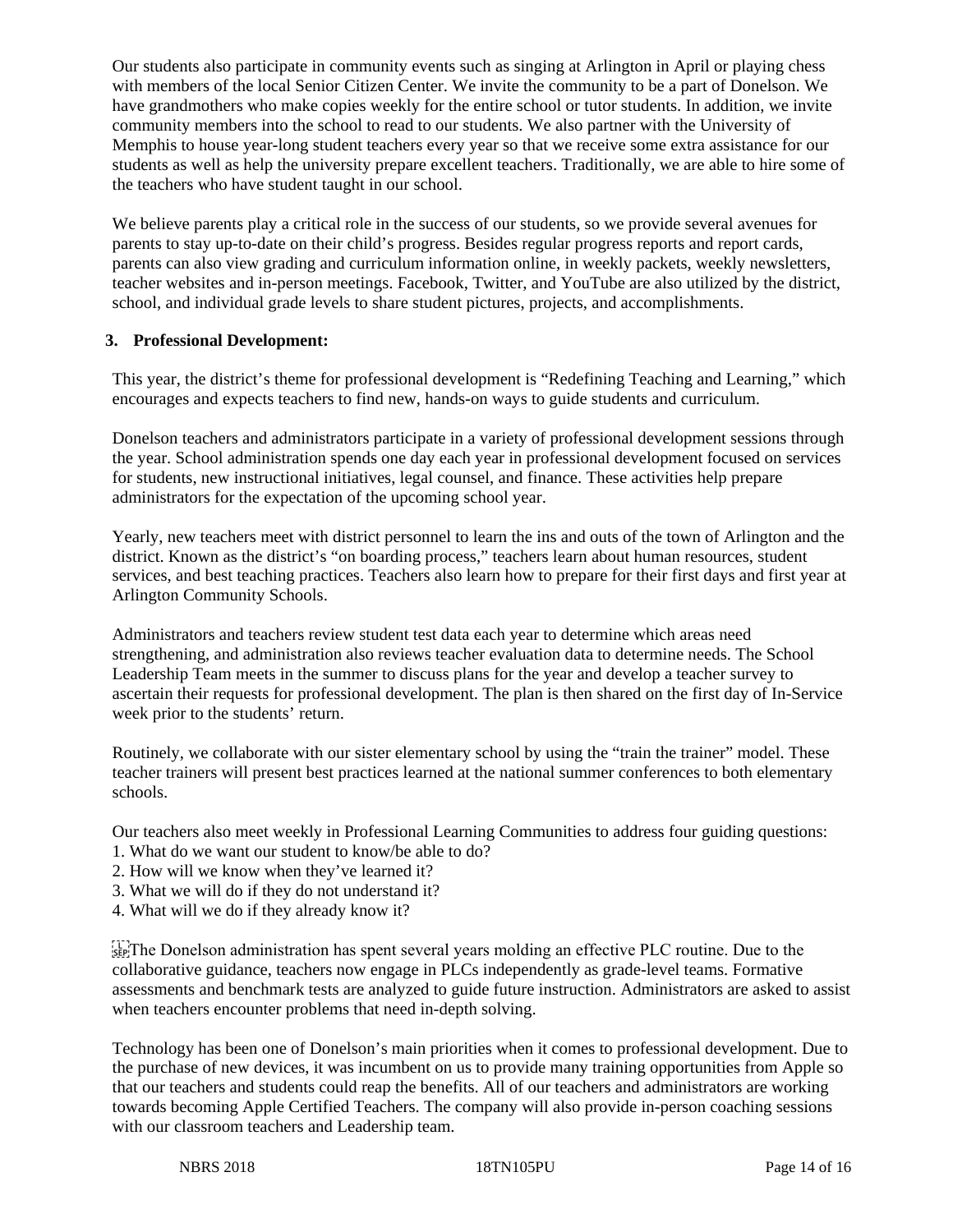## **4. School Leadership:**

Donelson administration strives to promote servant leadership in all daily aspects of school life, while always putting students first. Donelson's administrators display this philosophy through their willingness to do whatever it takes to help Donelson succeed, whether it be working in the cafeteria line, taking out the trash, or helping a sick child.

Donelson's administrative team includes a principal and two assistant principals, who have a combined total of more than 60 years in public education. This administrative team knows they cannot develop a culture of collegiality without exceptional teachers and parents. Therefore, a strong Instructional Leadership Council (ILC) was established, consisting of administrators, a teacher leader from each grade level and specialty area, and a parent. The council meets at least quarterly to discuss celebrations, state and district mandates, and ways to improve instruction and procedures. These leaders invest in the lives of others around them, and their actions display a commitment to the school's vision, values, and policies. Many times, ideas are presented to the ILC and later positively promoted to staff members throughout the school.

Donelson also has an enthusiastic PTA board of parents, who meet with the principal monthly to create a sense of togetherness and common purpose among school families. Events, such as Pastries for Parents and WatchDog Dads, are planned for students and families by this board. These parents also go above and beyond and are a vital part of our school environment and culture. Daily, you will see a group of parents working to help make Donelson better for students.

Teachers at Donelson help create a nurturing environment through their leadership roles. Teachers show empathy for students and help build a strong school community focused on the school vision. We also have a group of teachers, known as Teacher Leaders, who guide and mentor other teachers and provide positive team building activities for the staff. We have two trained Instructional Support Coaches and a TEAM Facilitator who are vital to helping new teachers in the building or those that need extra assistance. A PLC Coach is also trained to help our PLC meetings to flow smoothly.

Donelson has also created a culture that encourages student leadership. Roles for students include Junior Beta Club tutors, completing grade level service projects in the community, reading to younger students, and being Student Ambassadors, who are selected based on work ethic and conduct. These ambassadors serve as leaders in the building through assisting visitors, helping students during arrival, and meeting with our school counselor to provide new ideas. Donelson strives to show servant leadership in all areas of the school.